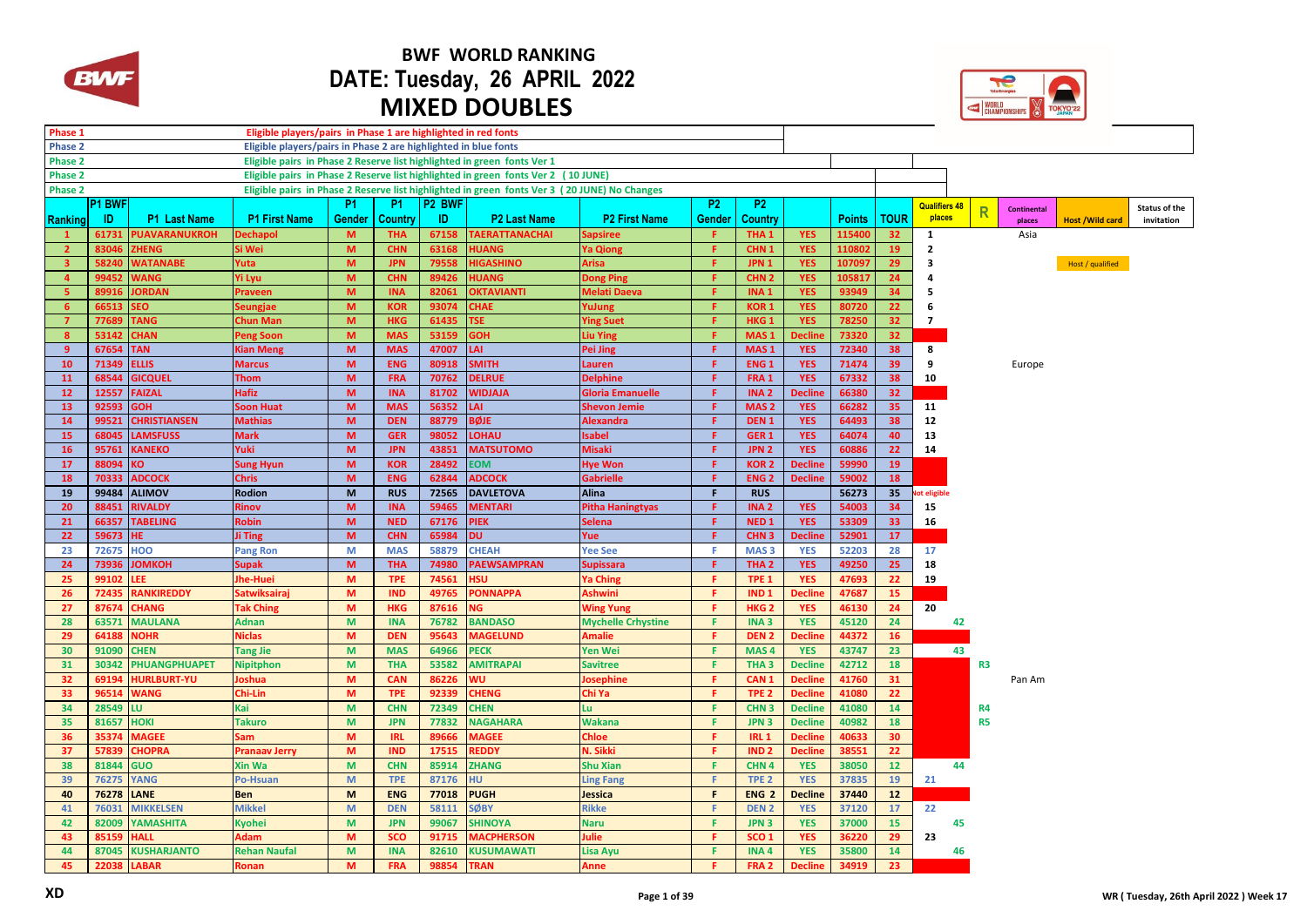| 46       |           |                       |                        | M                                                                                                          | <b>DEN</b> | 71690 | <b>LUNDGAARD</b>          |                  | F  | <b>DEN</b>             |                | 34200 | 13             |             |            |        |
|----------|-----------|-----------------------|------------------------|------------------------------------------------------------------------------------------------------------|------------|-------|---------------------------|------------------|----|------------------------|----------------|-------|----------------|-------------|------------|--------|
|          | 69316 BAY |                       | <b>Jeppe</b>           |                                                                                                            |            |       |                           | <b>Sara</b>      |    |                        |                |       |                |             | R9         |        |
| 47       | 69448     | LEE                   | Yang                   | M                                                                                                          | <b>TPE</b> | 78687 | <b>YANG</b>               | <b>Ching Tun</b> | F  | TPE <sub>3</sub>       | <b>YES</b>     | 33900 | 16             |             | 47         |        |
| 48       | 64909     | <b>SEIDEL</b>         | <b>Marvin</b>          | M                                                                                                          | <b>GER</b> | 83942 | FLER                      | Linda            | F  | GER <sub>2</sub>       | <b>Decline</b> | 33543 | 17             |             |            |        |
| 49       | 58241     | OU                    | <b>Xuan Yi</b>         | M                                                                                                          | <b>CHN</b> | 59576 | <b>FENG</b>               | <b>Xue Ying</b>  | F  | <b>CHN</b>             | <b>Decline</b> | 32759 | 11             |             | <b>R11</b> |        |
| 50       | 86756     | <b>HEMMING</b>        | <b>Callum</b>          | M                                                                                                          | <b>ENG</b> | 77018 | <b>PUGH</b>               | <b>Jessica</b>   | F  | <b>ENG<sub>2</sub></b> | <b>YES</b>     | 32400 | 16             | 24          |            |        |
| 51       | 88726     | <b>JANSEN</b>         | Jones Ralfy            | M                                                                                                          | <b>GER</b> | 83942 | <b>EFLER</b>              | <b>Linda</b>     | F  | GER <sub>2</sub>       | <b>YES</b>     | 32200 | $\overline{9}$ | 25          |            |        |
| 52       | 72466     | <b>ELGAMAL</b>        | <b>Adham Hatem</b>     | M                                                                                                          | EGY        | 61746 | <b>HANY</b>               | <b>Doha</b>      | F. | EGY <sub>1</sub>       | <b>YES</b>     | 32175 | 27             | 26          |            | Africa |
| 53       | 99181     | <b>HEE</b>            | <b>Yong Kai Terry</b>  | M                                                                                                          | <b>SGP</b> | 59237 | <b>TAN</b>                | Wei Han          | F  | SGP <sub>1</sub>       | <b>YES</b>     | 31620 | 8              | 27          |            |        |
| 54       | 84812     | <b>REN</b>            | <b>Xiang Yu</b>        | M                                                                                                          | <b>CHN</b> | 63185 | <b>ZHOU</b>               | <b>Chao Min</b>  | F. | <b>CHN</b>             | <b>Decline</b> | 31070 | 11             |             | <b>R12</b> |        |
| 55       | 93569     | <b>GONDO</b>          | Kohei                  | M                                                                                                          | <b>JPN</b> | 89285 | <b>KURIHARA</b>           | <b>Ayane</b>     | F  | <b>JPN</b>             | <b>Decline</b> | 30190 | 16             |             | <b>R13</b> |        |
| 56       | 72267     | <b>BHATNAGAR</b>      | <b>Ishaan</b>          | M                                                                                                          | <b>IND</b> | 94165 | <b>CRASTO</b>             | <b>Tanisha</b>   | F  | IND <sub>1</sub>       | <b>YES</b>     | 30160 | 10             | 28          |            |        |
| 57       | 84057     | <b>THYRRI</b>         | <b>Mathias</b>         | M                                                                                                          | <b>DEN</b> | 64816 | <b>SURROW</b>             | Mai              | F  | <b>DEN</b>             |                | 30100 | 14             |             | <b>R14</b> |        |
| 58       | 78600     | <b>PRASAD</b>         | <b>Venkat Gaurav</b>   | $\mathsf{M}% _{T}=\mathsf{M}_{T}\!\left( a,b\right) ,\ \mathsf{M}_{T}=\mathsf{M}_{T}\!\left( a,b\right) ,$ | <b>IND</b> | 67854 | <b>DEWANGAN</b>           | Juhi             | F  | IND <sub>2</sub>       | <b>YES</b>     | 30070 | 22             | 29          |            |        |
| 59       | 11606     | <b>DREMIN</b>         | <b>Evgenij</b>         | M                                                                                                          | <b>RUS</b> | 53676 | <b>DIMOVA</b>             | <b>Evgenia</b>   | F  | <b>RUS</b>             |                | 28988 | 16             | ot eligible |            |        |
| 60       | 27624     | <b>LEYDON-DAVIS</b>   | <b>Oliver</b>          | M                                                                                                          | <b>NZL</b> | 57325 | <b>PAK</b>                | Anona            | F  | NZL <sub>1</sub>       | <b>Decline</b> | 28284 | 23             |             |            |        |
| 61       | 69649     | <b>FARIAS</b>         | Fabricio               | M                                                                                                          | <b>BRA</b> | 57457 | LIMA                      | <b>Jaqueline</b> | F  | <b>BRA1</b>            | <b>YES</b>     | 27720 | 16             | 30          |            |        |
| 62       | 64944     | <b>MIDORIKAWA</b>     | <b>Hiroki</b>          | M                                                                                                          | <b>JPN</b> | 55417 | <b>SAITO</b>              | <b>Natsu</b>     | F  | JPN 4                  | <b>YES</b>     | 27390 | 10             |             | 48         |        |
| 63       | 88726     | <b>JANSEN</b>         | <b>Jones Ralfy</b>     | M                                                                                                          | <b>GER</b> | 74944 | <b>OSTERMEYER</b>         | <b>Kilasu</b>    | F  | GER <sub>3</sub>       |                | 27220 | 18             |             | <b>R16</b> |        |
| 64       | 64188     | <b>NOHR</b>           | <b>Niclas</b>          | M                                                                                                          | <b>DEN</b> | 68189 | <b>THYGESEN</b>           | Sara             | F  | <b>DEN</b>             |                | 26990 | 11             |             | <b>R17</b> |        |
| 65       | 98935     | <b>ARJUN</b>          | M.R.                   | M                                                                                                          | <b>IND</b> | 56836 | <b>MANEESHA</b>           |                  | F  | IND <sub>3</sub>       |                | 26420 | 13             |             | <b>R18</b> |        |
| 66       | 89199     | LEUNG                 | <b>Simon Wing Hang</b> | M                                                                                                          | <b>AUS</b> | 58488 | <b>SOMERVILLE</b>         | Gronya           | F. | AUS <sub>1</sub>       | <b>Decline</b> | 26220 | 20             |             |            |        |
| 67       | 87403     | <b>ADAM</b>           | <b>Eloi</b>            | M                                                                                                          | <b>FRA</b> | 99891 | <b>LAMBERT</b>            | <b>Margot</b>    | F. | FRA <sub>2</sub>       | <b>Decline</b> | 26000 | 19             |             |            |        |
| 68       | 58180     | <b>MAIRS</b>          | <b>Gregory</b>         | M                                                                                                          | <b>ENG</b> | 56958 | <b>WILLIAMS</b>           | Victoria         | F  | <b>ENG3</b>            |                | 24990 | 10             |             | <b>R19</b> |        |
| 69       | 82871     | <b>YEUNG</b>          | <b>Ming Nok</b>        | M                                                                                                          | <b>HKG</b> | 61986 | <b>NG</b>                 | <b>Tsz Yau</b>   | F  | HKG <sub>3</sub>       | <b>Decline</b> | 24950 | $\overline{9}$ |             | <b>R20</b> |        |
| 70       | 72084     | <b>SCHEIEL</b>        | <b>Patrick</b>         | M                                                                                                          | <b>GER</b> | 61615 | <b>VOLKMANN</b>           | <b>Franziska</b> | F  | <b>GER</b>             |                | 24940 | 27             |             | <b>R21</b> |        |
| 71       | 66149     |                       |                        |                                                                                                            | <b>CHN</b> | 72157 |                           |                  | F  |                        |                |       | 9              |             |            |        |
| 72       | 66920     | <b>DONG</b>           | Wei Jie                | M<br>M                                                                                                     | <b>SGP</b> | 59237 | <b>CHEN</b><br><b>TAN</b> | <b>Xiao Fei</b>  | F  | <b>CHN</b>             | <b>Decline</b> | 24660 | 14             |             | <b>R22</b> |        |
|          |           | <b>CHRISNANTA</b>     | <b>Danny Bawa</b>      | M                                                                                                          |            |       |                           | Wei Han          | F  | SGP <sub>2</sub>       | <b>Decline</b> | 24656 | 9              |             |            |        |
| 73<br>74 | 88264     | <b>VILLEGER</b>       | <b>William</b>         |                                                                                                            | <b>FRA</b> | 98854 | <b>TRAN</b>               | Anne             | F  | FRA <sub>2</sub>       |                | 24580 | $\overline{7}$ |             |            |        |
|          | 66493     | <b>KARANDASUWARDI</b> | <b>Ricky</b>           | M                                                                                                          | <b>INA</b> | 52730 | <b>BERNADET</b>           | Pia Zebadiah     | F  | <b>INA</b>             |                | 24560 |                |             |            |        |
| 75       | 50686     | <b>NISHIKAWA</b>      | Yujiro                 | M                                                                                                          | <b>JPN</b> | 65638 | <b>OZAKI</b>              | Saori            |    | <b>JPN</b>             |                | 24160 | 9              |             |            |        |
| 76       |           | 83680 BAY-SMIDT       | <b>Mathias</b>         | M                                                                                                          | <b>DEN</b> | 58111 | <b>SØBY</b>               | <b>Rikke</b>     | F  | <b>DEN</b>             |                | 23770 | 9              |             |            |        |
| 77       | 56746     | LU.                   | <b>Ching Yao</b>       | M                                                                                                          | <b>TPE</b> | 76717 | <b>LEE</b>                | <b>Chia Hsin</b> | F  | <b>TPE</b>             |                | 23620 | 10             |             |            |        |
| 78       | 25684     | <b>JONATHAN</b>       | <b>SOLIS</b>           | M                                                                                                          | <b>GUA</b> | 56401 | <b>CORLETO SOTO</b>       | <b>Diana</b>     | F. | GUA <sub>1</sub>       | <b>YES</b>     | 23450 | 12             | 31          |            |        |
| 79       |           | 91167 ESPERSEN        | <b>Rasmus</b>          | M                                                                                                          | <b>DEN</b> | 58324 | <b>BUSCH</b>              | <b>Christine</b> | F  | <b>DEN</b>             |                | 23250 | 21             |             |            |        |
| 80       |           | 91739 DELRUE          | <b>Fabien</b>          | M                                                                                                          | <b>FRA</b> | 90317 | <b>HERIAU</b>             | <b>Vimala</b>    | F  | <b>FRA</b>             |                | 23060 | 15             |             |            |        |
| 81       | 88264     | <b>VILLEGER</b>       | William                | M                                                                                                          | <b>FRA</b> | 98332 | <b>BAUER</b>              | <b>Sharone</b>   | F  | <b>FRA</b>             |                | 22520 | 17             |             |            |        |
| 82       | 80229     | <b>SUMANTI</b>        | Zachariah Josiahno     | M                                                                                                          | <b>INA</b> | 94834 | <b>JULIMARBELA</b>        | <b>Hediana</b>   | F  | <b>INA</b>             |                | 22230 | 9              |             |            |        |
| 83       | 91971     | <b>VAN DER LECQ</b>   | <b>Ties</b>            | M                                                                                                          | <b>NED</b> | 67373 | <b>JILLE</b>              | Debora           | F  | <b>NED2</b>            | <b>YES</b>     | 21967 | 17             | 32          |            |        |
| 84       | 46776     | <b>SHU</b>            | <b>Howard</b>          | M                                                                                                          | <b>USA</b> | 13381 | <b>CAO HOK</b>            | Paula Lynn       | F  | USA <sub>1</sub>       | <b>Decline</b> | 21580 | 11             |             |            |        |
| 85       | 83131     | <b>KAISTI</b>         | <b>Anton</b>           | M                                                                                                          | <b>FIN</b> | 39172 | <b>BÁŠOVÁ</b>             | Alžběta          | F  | CZE <sub>1</sub>       | <b>YES</b>     | 21550 | 14             | 33          |            |        |
| 86       | 85532     | <b>SMILOWSKI</b>      | Pawel                  | M                                                                                                          | <b>POL</b> | 76114 | <b>SWIERCZYNSKA</b>       | <b>Magdalena</b> | F  | POL <sub>1</sub>       | <b>Decline</b> | 21210 | 13             |             |            |        |
| 87       | 67810     | <b>CHOI</b>           | <b>SolGyu</b>          | M                                                                                                          | <b>KOR</b> | 87473 | <b>SHIN</b>               | Seungchan        | F  | <b>KOR2</b>            | <b>YES</b>     | 21040 | 8              | 34          |            |        |
| 88       | 81458     | <b>FERDINANSYAH</b>   | Dejan                  | M                                                                                                          | <b>INA</b> | 63420 | <b>KANI</b>               | <b>Serena</b>    | F  | <b>INA</b>             |                | 20350 | 9              |             |            |        |
| 89       | 80497     | <b>CHIU</b>           | <b>Vinson</b>          | M                                                                                                          | <b>USA</b> | 96451 | ж                         | <b>Breanna</b>   | F  | USA <sub>2</sub>       | <b>Decline</b> | 20160 | 17             |             |            |        |
| 90       | 70028     | <b>GRIMLEY</b>        | Christopher            | M                                                                                                          | <b>SCO</b> | 79334 | <b>O'DONNELL</b>          | <b>Eleanor</b>   | F  | SCO <sub>2</sub>       | <b>Decline</b> | 19866 | 19             |             |            |        |
| 91       | 50748     | <b>DO</b>             | <b>Tuan Duc</b>        | $\mathsf{M}% _{T}=\mathsf{M}_{T}\!\left( a,b\right) ,\ \mathsf{M}_{T}=\mathsf{M}_{T}\!\left( a,b\right) ,$ | <b>VIE</b> | 40278 | <b>PHAM</b>               | <b>Nhu Thao</b>  | F. | <b>VIE 1</b>           | <b>Decline</b> | 19690 | 10             |             |            |        |
| 92       | 54159     | <b>MAK</b>            | <b>Hee Chun</b>        | M                                                                                                          | <b>HKG</b> | 55285 | <b>CHAU</b>               | <b>Hoi Wah</b>   | F  | <b>HKG</b>             |                | 19537 | $\overline{7}$ |             |            |        |
| 93       | 76427     | <b>VAN NIEUWKERKE</b> | Jona                   | M                                                                                                          | <b>BEL</b> | 96665 | <b>JAQUES</b>             | Lise             | F  | <b>BEL1</b>            | <b>Decline</b> | 19290 | 21             |             |            |        |
| 94       | 55949     | <b>SALAH</b>          | Ahmed                  | M                                                                                                          | <b>EGY</b> | 52901 | <b>HOSNY</b>              | <b>Hadia</b>     | F  | EGY <sub>2</sub>       | <b>YES</b>     | 18866 | 15             | 35          |            |        |
| 95       | 81705     | <b>TOFT</b>           | <b>Jesper</b>          | M                                                                                                          | <b>DEN</b> | 88593 | <b>GRAVERSEN</b>          | Clara            | F  | <b>DEN</b>             |                | 18490 | 10             |             |            |        |
| 96       |           | 57372 KAPILA          | <b>DHRUV</b>           | M                                                                                                          | <b>IND</b> | 17515 | <b>REDDY</b>              | N. Sikki         | F  | <b>IND</b>             |                | 18380 | 5              |             |            |        |